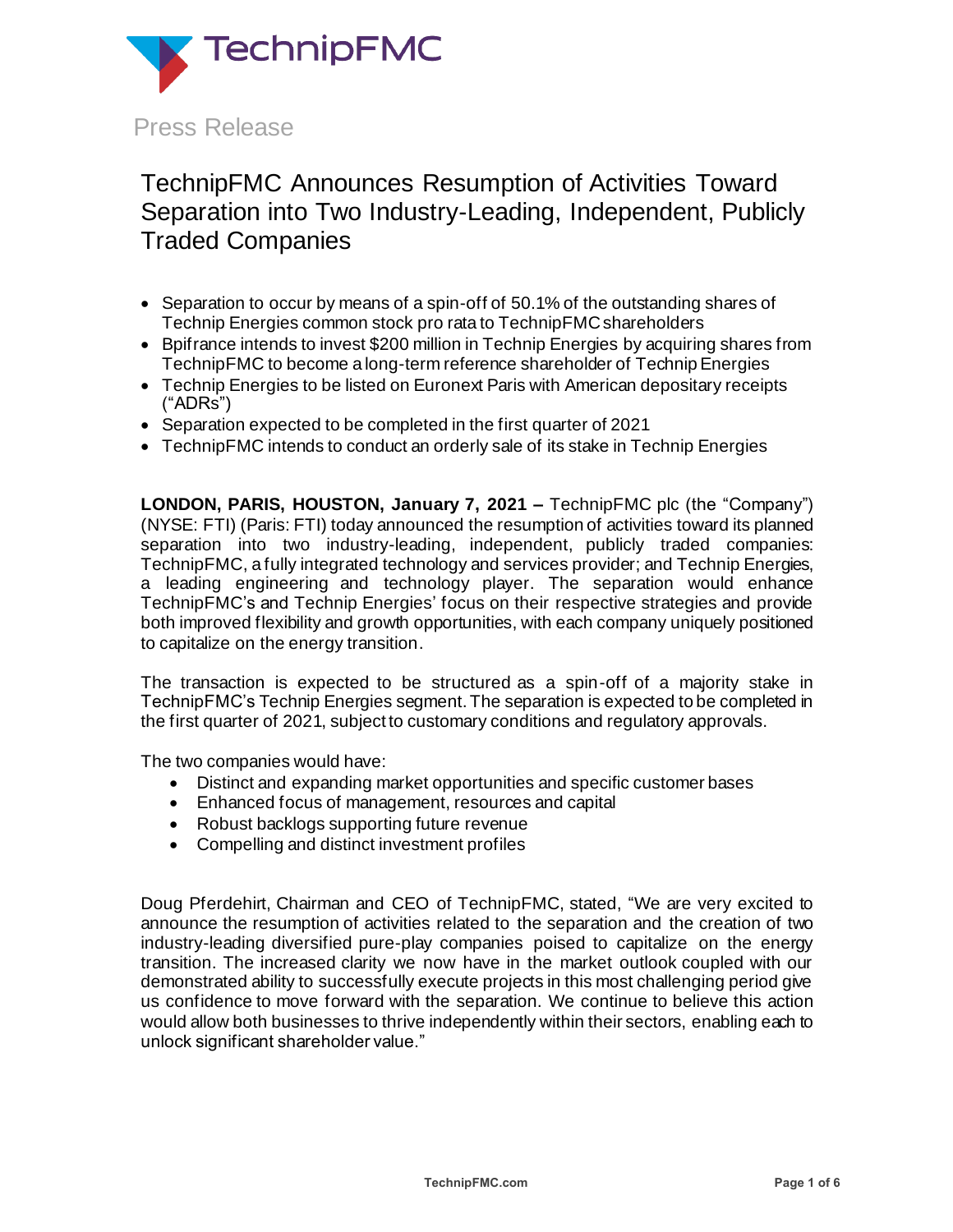

Bpifrance, which has been a substantial shareholder of TechnipFMC since 2009, is committed to support the transaction and intends to invest \$200 million in Technip Energies by acquiring shares from TechnipFMC's retained stake in Technip Energies. Shares received by Bpifrance for the new investment would be in addition to those it will receive as a current shareholder of TechnipFMC. As a result, Bpifrance will become a long-term reference shareholder of Technip Energies, supporting its energy transitionfocused strategy.

## **Transaction Details**

The Company intends to distribute 50.1 percent of the outstanding shares in Technip Energies to existing TechnipFMC shareholders on a pro rata basis. TechnipFMC will retain ownership of the remaining 49.9 percent of Technip Energies' outstanding shares as of the distribution date.

Bpifrance's \$200 million investment in Technip Energies is subject to adjustment, and the incremental ownership stake will be determined based upon the first thirty day volumeweighted average price ("VWAP") of Technip Energies' shares, less a six percent discount. Bpifrance's investment is subject to customary conditions and regulatory approval. The sale of shares to Bpifrance will further reduce TechnipFMC's ownership in Technip Energies.

The Company intends to conduct an orderly sale of its stake in Technip Energies over time. The Company has further agreed to a lockup period that expires 60 calendar days from the date of separation.

Technip Energies will be incorporated in the Netherlands with its headquarters in Paris. Technip Energies' listing will be on Euronext Paris, with Level 1 ADRs that will trade overthe-counter in the United States.

Following separation, TechnipFMC and Technip Energies are expected to be appropriately capitalized with sufficient cash to support anticipated operating and investment plans. We have provided a pro forma capital structure based on an estimated cash position of \$4.6 billion at the time of separation and the implementation of a targeted capital structure that reflects a reduction in the total outstanding debt. Notable items for both entities would be as follows (which figures are subject to change based on ordinary conduct of business of both entities and the timing of the transaction):

| Pro forma capital structure<br>(In millions) | <b>TechnipFMC</b> | <b>Technip Energies</b> |
|----------------------------------------------|-------------------|-------------------------|
| <b>Cash and cash equivalents</b>             | \$500             | \$3,600                 |
| Debt <sup>1</sup>                            | (\$2,200)         | (\$900)                 |
| Net (debt) cash                              | (\$1,700)         | \$2,700                 |
|                                              |                   |                         |
| <b>Revolving credit facility</b>             |                   |                         |
| <b>Capacity</b> (undrawn at separation)      | \$1,000           | 5750                    |

<sup>1</sup>Financing commitments for both companies have been secured from leading international financial institutions. TechnipFMC will retain the outstanding public and private debt but for the European commercial paper program that will be retained by Technip Energies.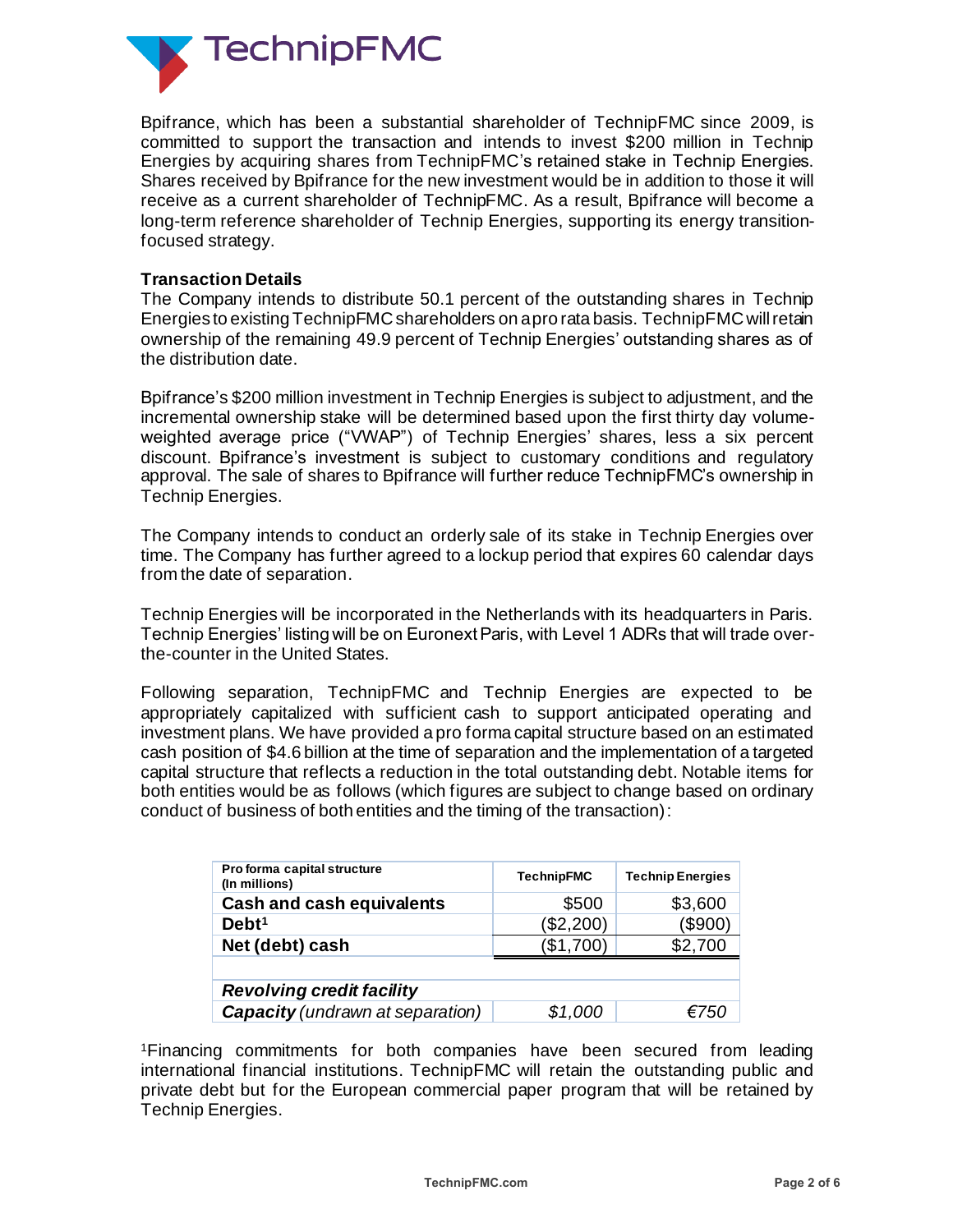

The Company believes that the allocation of cash and debt will allow Technip Energies to attain an investment grade capital structure upon completion of the separation. The Company also believes that TechnipFMC's pro forma capital structure has the ability to support an investment grade rating by at least one credit rating agency.

The successful completion of the planned spin-off is subject to general market conditions, regulatory approvals and final Board approval.

## **Upcoming Events**

Technip Energies will host a Capital Markets Day ("CMD") event prior to the separation where it will (1) highlight Technip Energies' extensive project delivery capability and technology, products and services offering, (2) discuss its long-term strategic vision and unique positioning in the energy transition and (3) review its financial performance.

In advance of the CMD, Technip Energies will publicly file a draft registration statement with the U.S. Securities and Exchange Commission on Form F-1 (the "F-1"). In advance of the spin-off, Technip Energies will publicly file definitive versions of the F-1 as well as a European prospectus that has been approved by the Dutch Authority for the Financial Markets (*Stichting Autoriteit Financiële Markten*) and passported to the French Autorité des marchés financiers. The F-1 and European prospectus will include carve-out financials for the years ended December 31, 2017, 2018 and 2019 and for the six months ended June 30, 2020 under International Financial Reporting Standards ("IFRS") as adopted by the European Union.

The Company will also make available historical, pro forma financial information under U.S. GAAP for TechnipFMC for the years ended December 31, 2017, 2018 and 2019 and for the three months ended March 31, June 30, and September 30 of 2020.

#### **Advisors**

Rothschild & Co. is acting as financial advisor, and Latham & Watkins, LLP is acting as a legal advisor with Darrois Villey Maillot Brochier and De Brauw Blackstone Westbroek N.V. serving as additional legal advisors, to the Company.

#### **About TechnipFMC ("RemainCo")**

With approximately 21,000 employees, TechnipFMC would be the largest diversified pure play in the industry. The Company's role will be to support clients in the delivery of unique, integrated production solutions. TechnipFMC will continue to transform the industry through its pioneering integrated delivery model – iEPCI™, technology leadership and digital innovation.

Doug Pferdehirt, Chairman and Chief Executive Officer of TechnipFMC, and Maryann Mannen, Executive Vice President and Chief Financial Officer of TechnipFMC, will continue to serve in their roles following the separation. TechnipFMC will remain incorporated in the United Kingdom with headquarters in Houston and listings on both the NYSE and Euronext Paris.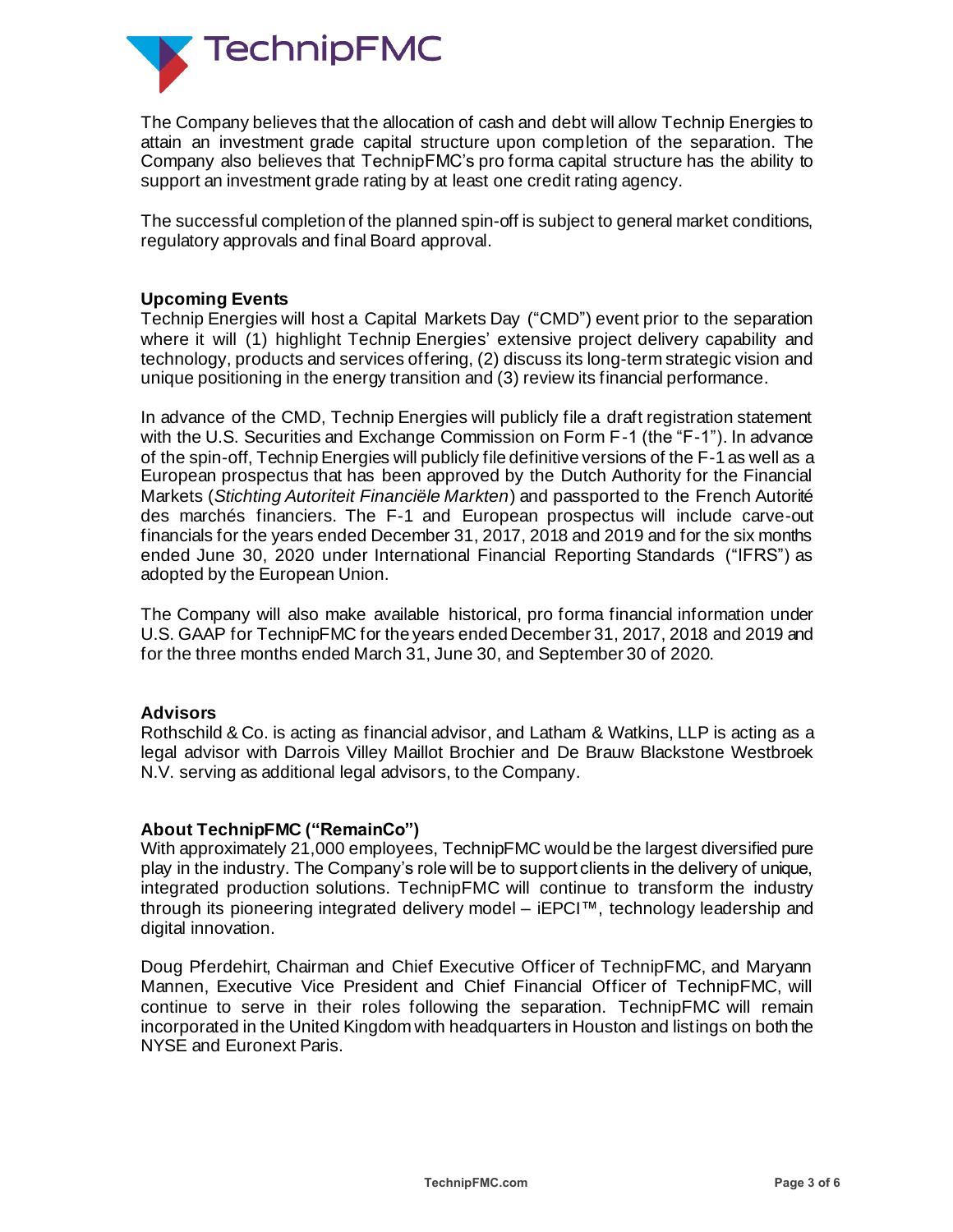

## **About Technip Energies**

With approximately 15,000 employees, Technip Energies would be one of the largest engineering and technology companies globally, with leadership positions in LNG, hydrogen and ethylene as well as growing market positions in sustainable chemistry and CO2 management. In addition, the new company will benefit from its robust project delivery model and extensive technology, products and services offering. The company would comprise the Technip Energies segment, including Genesis – a leader in advisory services and front end engineering.

Technip Energies will be led by an experienced, proven management team. Arnaud Pieton, who currently serves as President Technip Energies, will serve as Chief Executive Officer. Bruno Vibert will serve as Chief Financial Officer, and Marco Villa will serve as Chief Operating Officer.

## **Important Information for Investors and Securityholders**

#### *Forward-looking statements*

*This release contains "forward-looking statements" as defined in Section 27A of the United States Securities Act of 1933, as amended, and Section 21E of the United States Securities Exchange Act of 1934, as amended. Words such as "expect," "plan," "intend," "would," "will," and similar expressions are intended to identify forward-looking statements, which are generally not historical in nature, and include any statements with respect to the potential separation of the Company into TechnipFMC and Technip Energies, the expected financial and operational results of TechnipFMC and Technip Energies after the potential separation and expectations regarding TechnipFMC's and Technip Energies' respective capital structures, businesses or organizations after the potential separation. Such forward-looking statements involve significant risks, uncertainties and assumptions that could cause actual results to differ materially from our historical experience and our present expectations or projections. For information regarding known material factors that could cause actual results to differ from projected results, please see our risk factors set forth in our filings with the U.S. Securities and Exchange Commission, which include our Annual Reports on Form 10-K, Quarterly Reports on Form 10-Q, and Current Reports on Form 8-K, our filings with the Autorité des marchés financiers or the U.K. Financial Conduct Authority, as well as the following:*

- *risks associated with disease outbreaks and other public health issues, including the coronavirus disease 2019 ("COVID-19"), their impact on the global economy and the business of our company, customers, suppliers and other partners, changes in, and the administration of, treaties, laws, and regulations, including in response to such issues and the potential for such issues to exacerbate other risks we face, including those related to the factors listed or referenced below;*
- *risks associated with the impact or terms of the potential separation;*
- *risks associated with the benefits and costs of the potential separation, including the risk that the expected benefits of the potential separation will not be realized within the expected time frame, in full or at all;*
- *risks that the conditions to the potential separation, including regulatory approvals, will not be satisfied and/or that the potential separation will not be completed within the expected time frame, on the expected terms or at all;*
- *the expected tax treatment of the potential separation, including as to shareholders in the United States or other countries;*
- *risks associated with the sale by TechnipFMC of shares of Technip Energies to Bpifrance, including whether the conditions to closing will be satisfied;*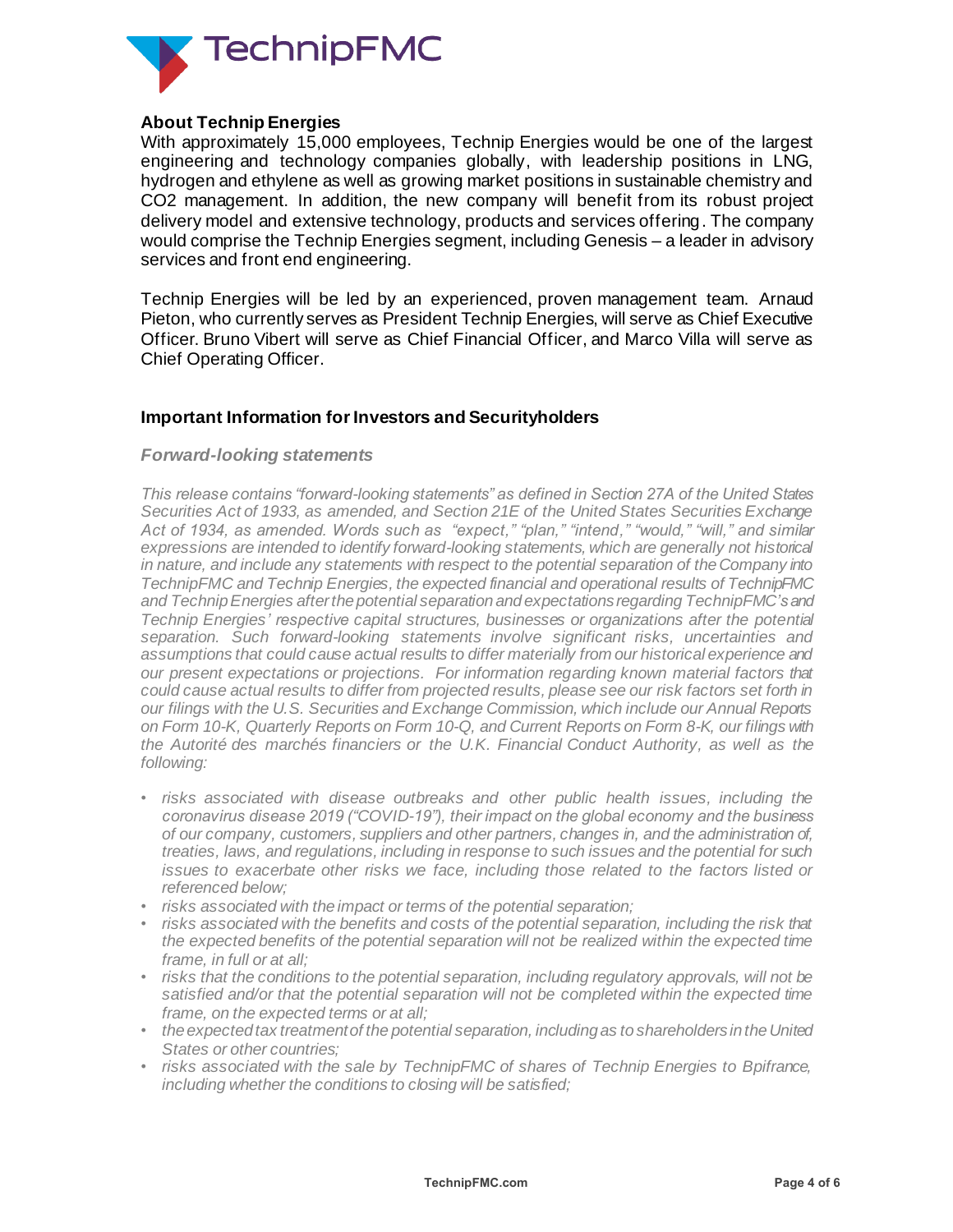

- *changes in the shareholder bases of the Company, TechnipFMC and Technip Energies, and volatility in the market prices of their respective shares, including the risk of fluctuations in the market price of Technip Energies' shares as a result of substantial sales by TechnipFMC of its interest in Technip Energies;*
- *risks associated with any financing transactions undertaken in connection with the potential separation;*
- *the impact of the potential separation on our businesses and the risk that the potential separation may be more difficult, time-consuming or costly than expected, including the impact on our resources, systems, procedures and controls, diversion of management's attention and the impact on relationships with customers, governmental authorities, suppliers, employees and other business counterparties;*
- *unanticipated changes relating to competitive factors in our industry;*
- *our ability to timely deliver our backlog and its effect on our future sales, profitability, and our relationships with our customers;*
- *our ability to hire and retain key personnel;*
- *U.S. and international laws and regulations, including existing or future environmental or trade/tariff regulations, that may increase our costs, limit the demand for our products and services or restrict our operations;*
- *disruptions in the political, regulatory, economic and social conditions of the countries in which we conduct business; and*
- *downgrade in the ratings of our debt could restrict our ability to access the debt capital markets.*

*We caution you not to place undue reliance on any forward-looking statements, which speak only as of the date hereof. We undertake no obligation to publicly update or revise any of our forward*looking statements after the date they are made, whether as a result of new information, future *events or otherwise, except to the extent required by law.*

### *Disclaimers*

*This press release is intended for informational purposes only for the shareholders of TechnipFMC, the majority of whom reside in the United States, the United Kingdom and Europe. This press release does not constitute a prospectus within the meaning of Regulation (EU) 2017/1129 of the European Parliament and of the Council of June 14, 2017 (the "Prospectus Regulation"), and Technip Energies' shares will be distributed in circumstances that do not constitute "an offer to the public" within the meaning of the Prospectus Regulation. This press release is not intended for distribution in jurisdictions that require prior regulatory review and authorization to distribute a press release of this nature.*

*All figures presented herein are in accordance with generally accepted accounting principles ("GAAP") in the United States other than net (debt) cash, which is a non-GAAP financial measure reflecting cash and cash equivalents, net of debt. The Company's management uses this non-GAAP financial measure to evaluate our capital structure and financial leverage. We believe net debt, or net cash, is a meaningful financial measure that may assist investors in understanding our financial condition and recognizing underlying trends in our capital structure. Net (debt) cash should not be considered as an alternative to, or more meaningful than, cash and cash equivalents as determined in accordance with U.S. GAAP or as an indicator of our operating performance or liquidity. Technip Energies will report under IFRS with the euro as its functional currency.*